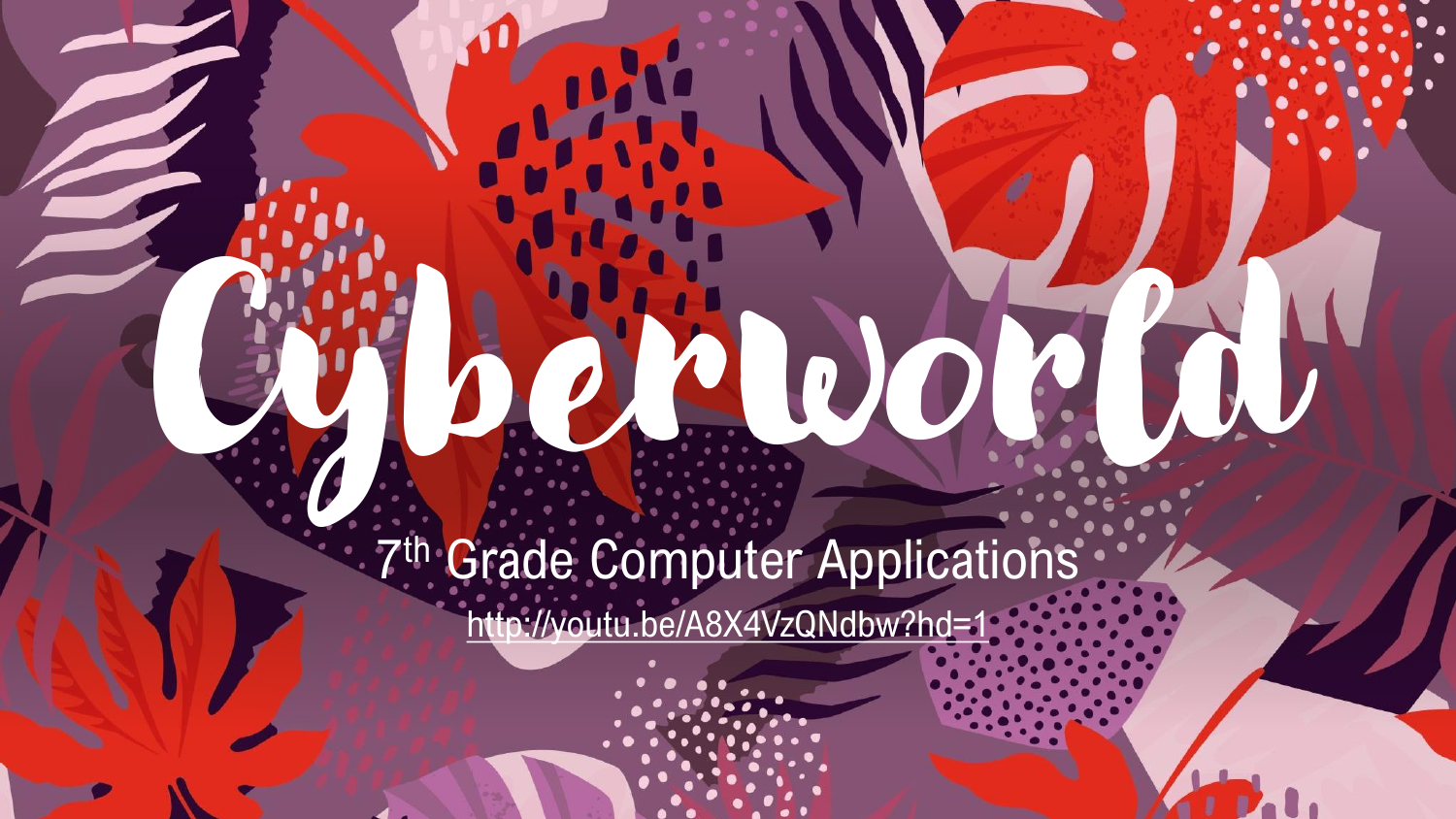

#### First Computers

• The Harvard Mark 1, built by IBM according to the plans of Howard Aiken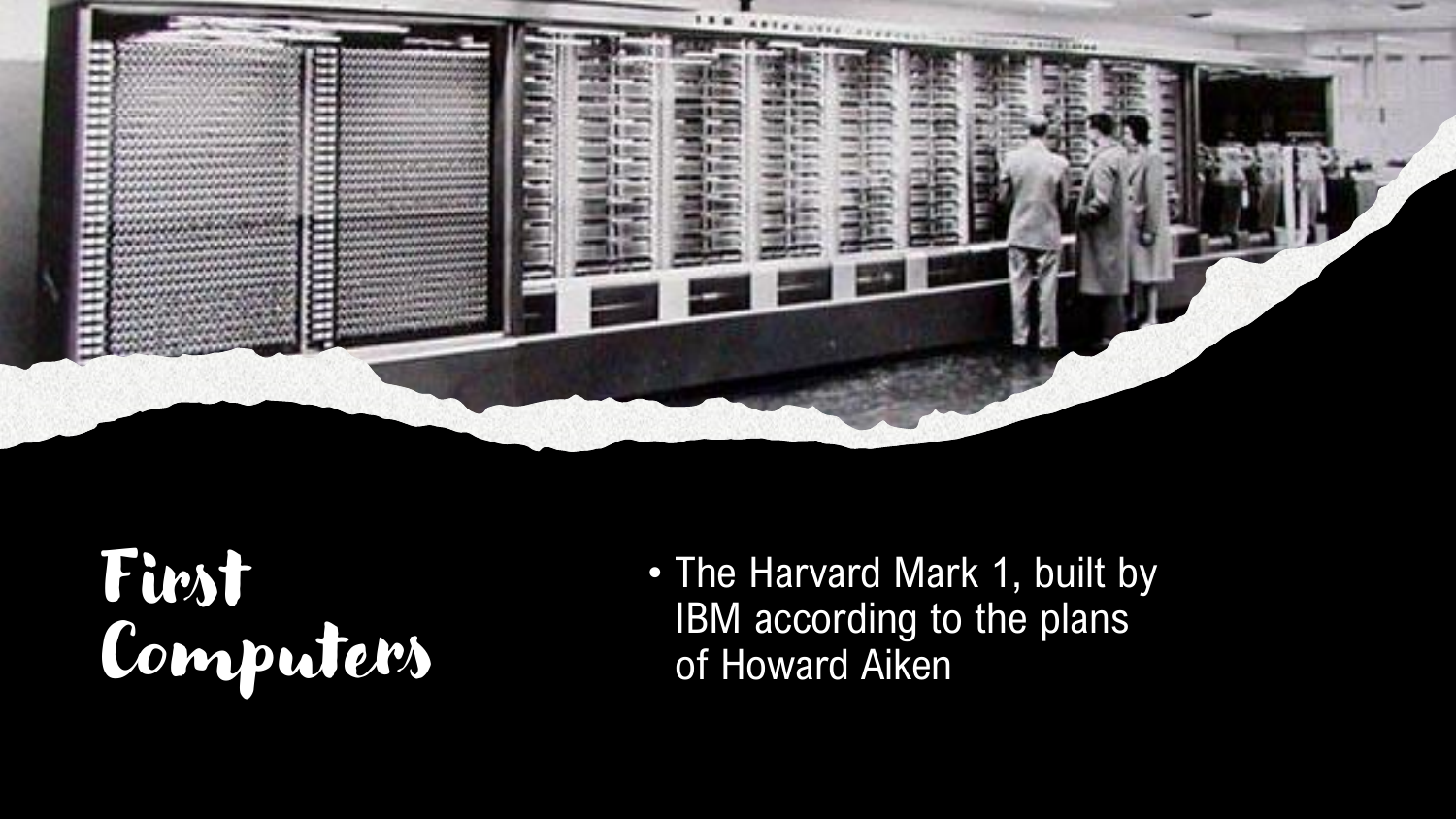# Living in the Digital Age

- Digital or Electronic Media: includes website, computer software, ebooks, and MP3 files
- Virtual: places that exist not in the real world but only online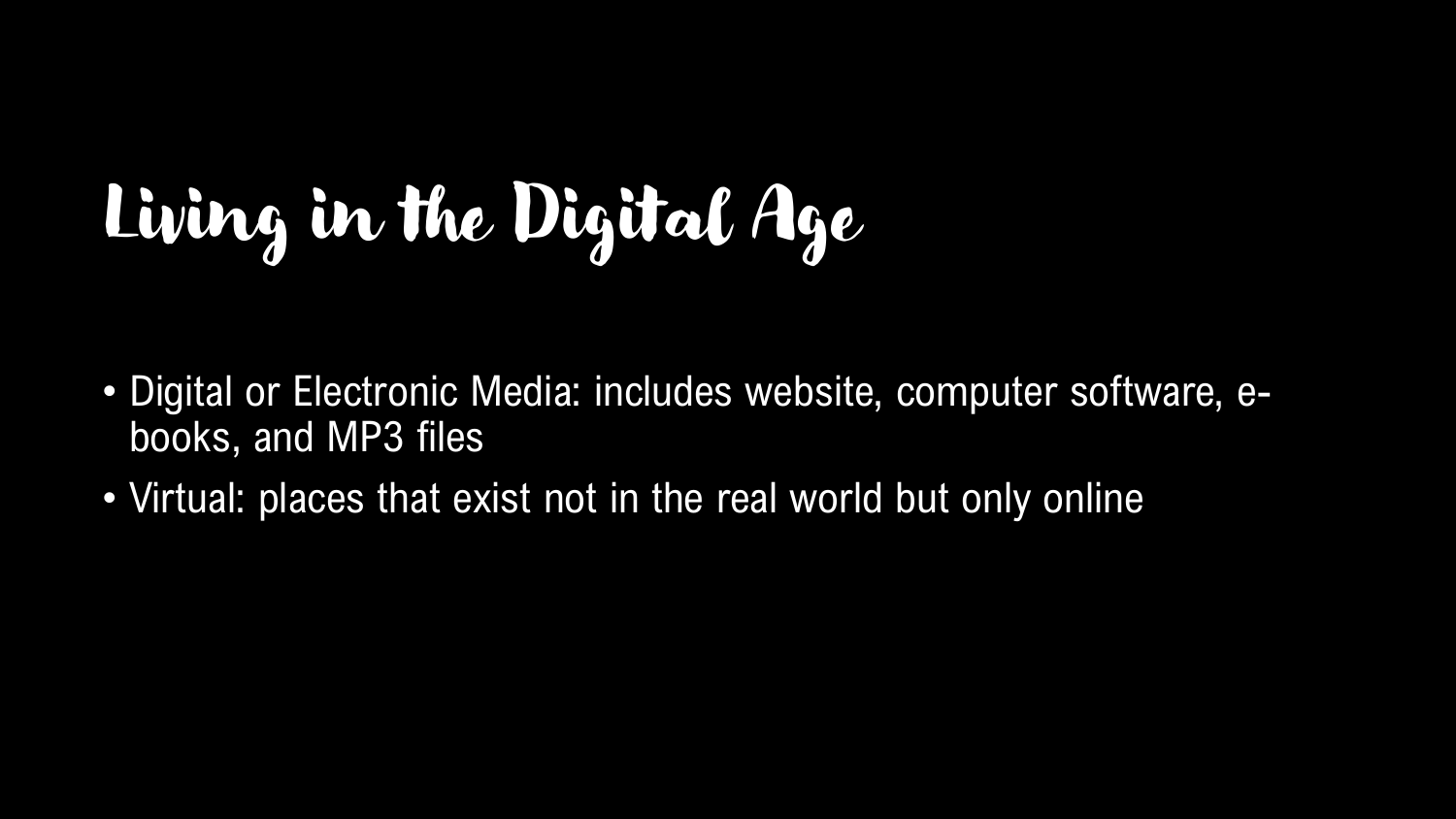### Cyberworld & Cyberspace

Cyberworld: modern world of computers, communications, and other digital technologies such as mobile devices

Cyberspace: the online environment of the cyberworld in which communications take place.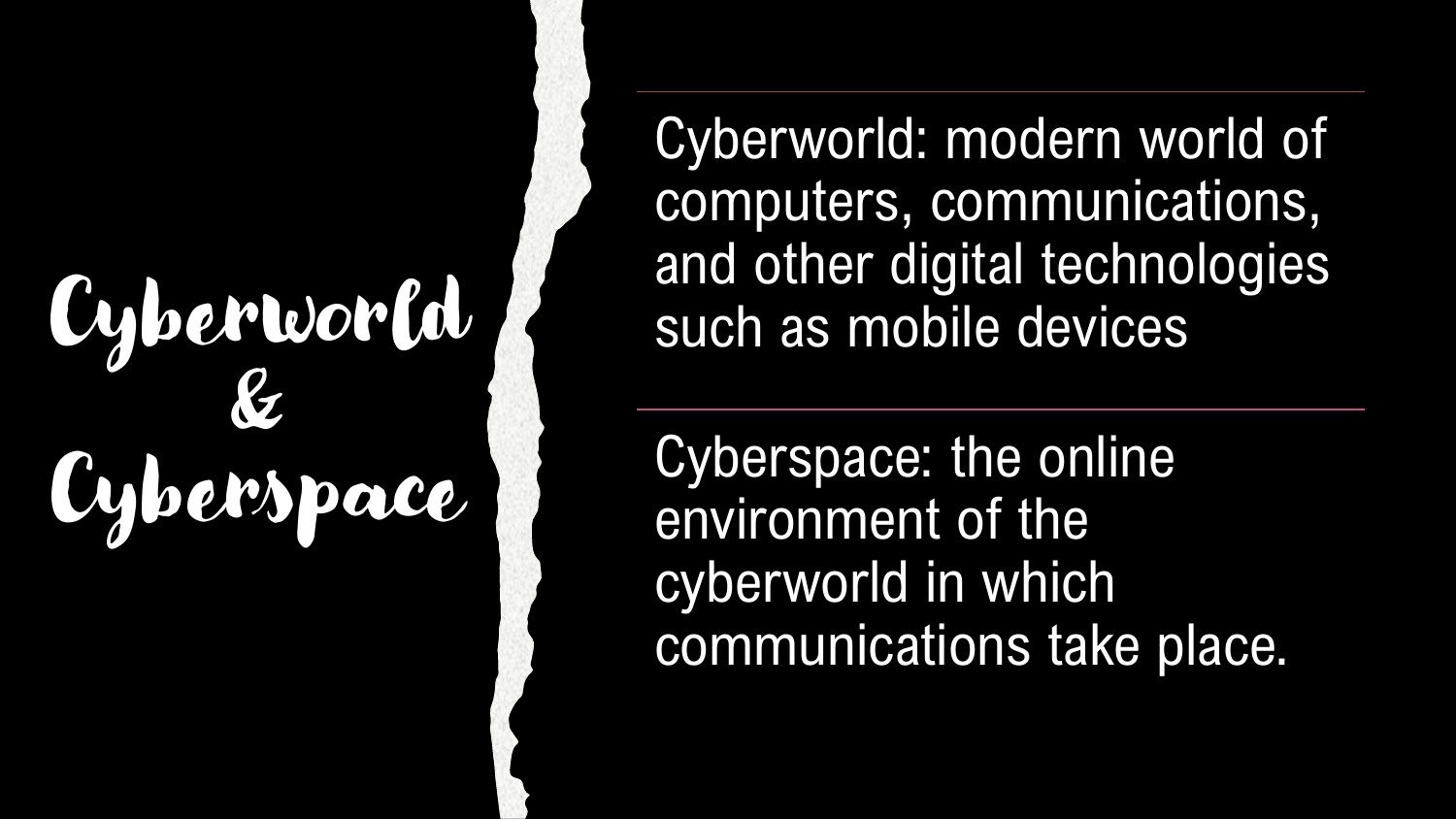

Cyber Literacy

Being both proficient in the use of new technologies and comfortable in the atmosphere of cyberspace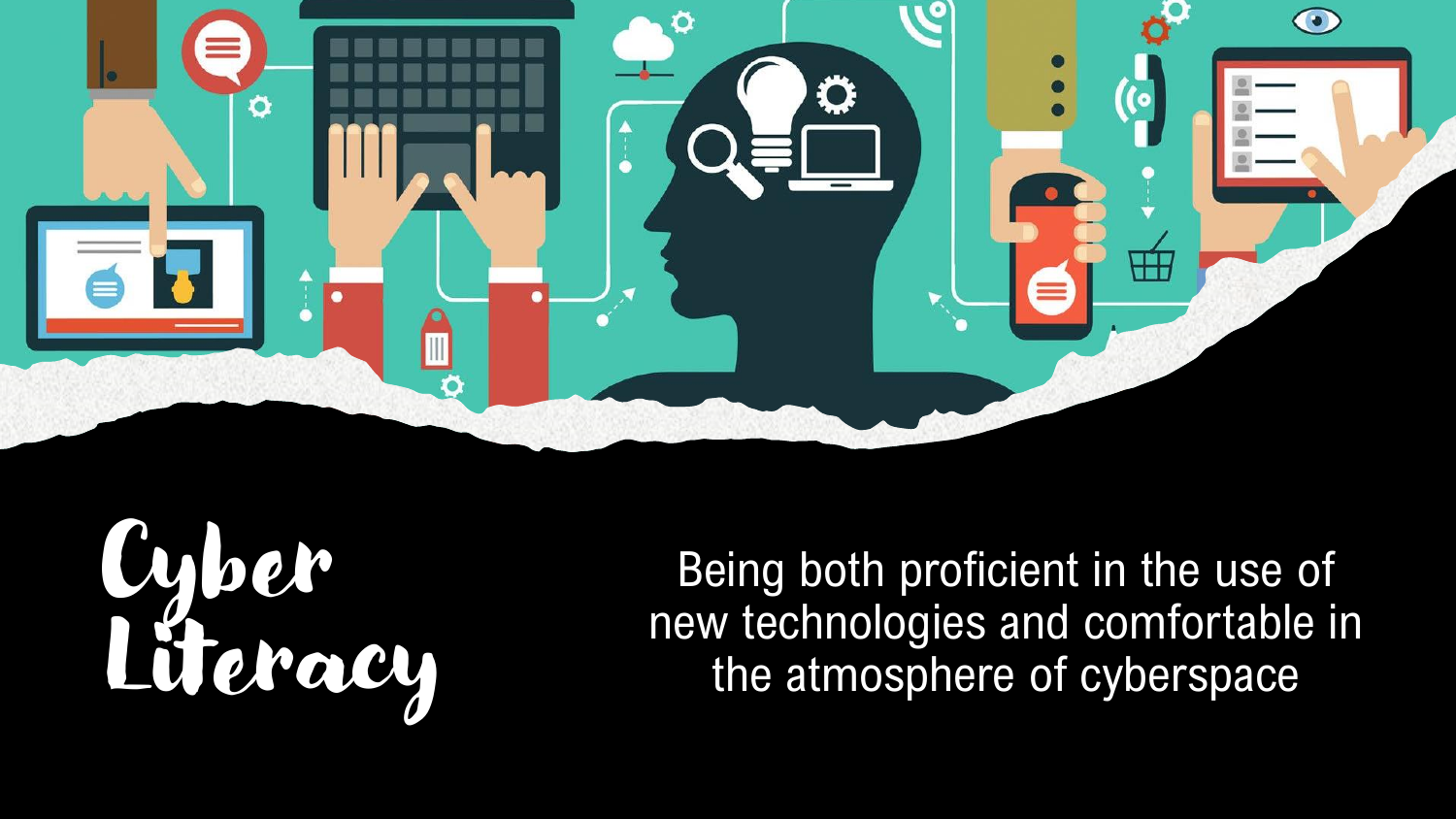# Cyber Literacy Abilities



Knowing how to use software

Doing research online



Understanding how technology can be used



Adapting to new technologies



Keeping current on updates to technology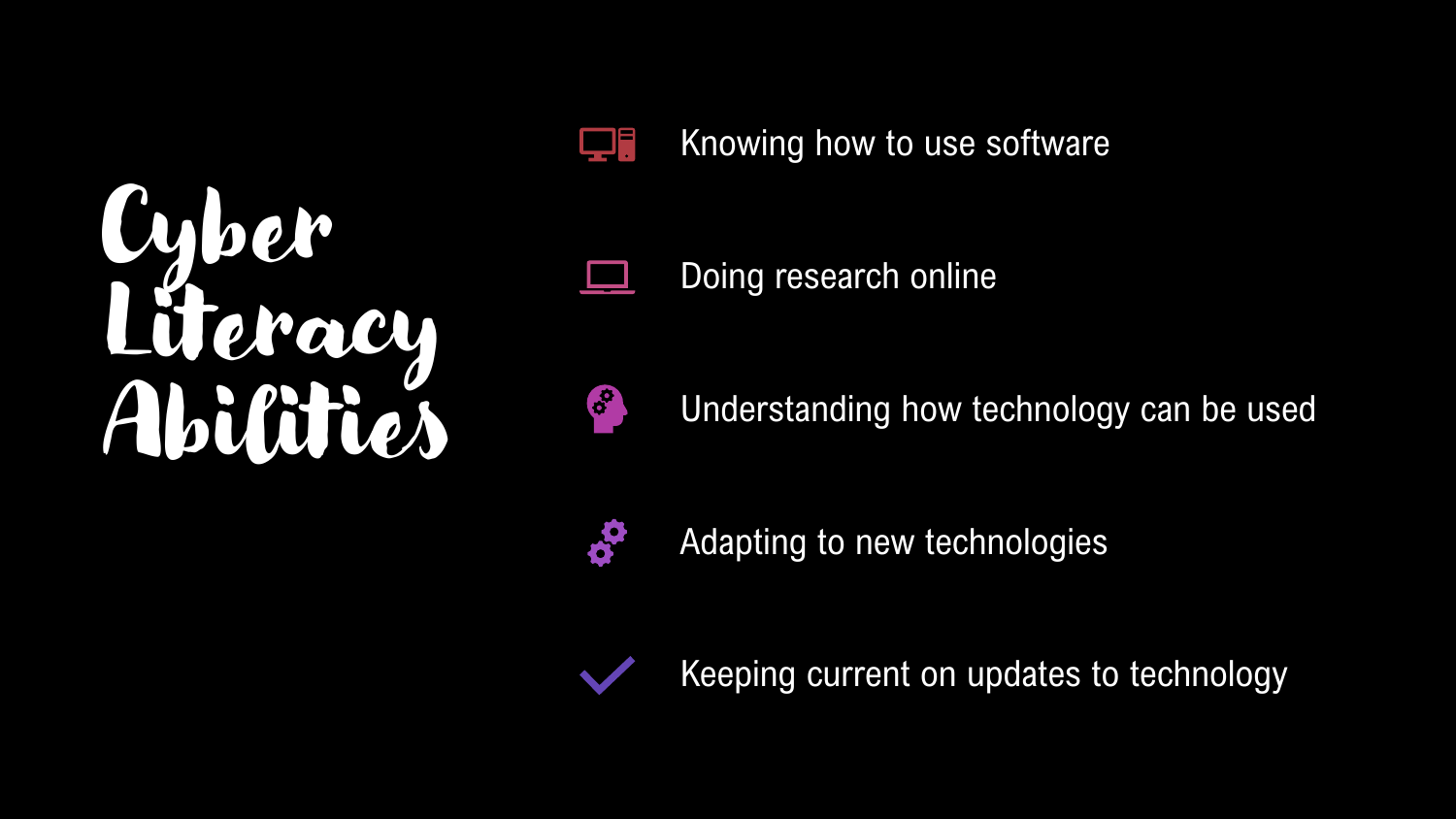## Pros and Cons of Technology Use

#### **Pros**

- 1. Quick access to information
- 2. Ease of communication
- 3. Productivity

### **Cons**

- Overuse of technology
- Social isolation
- Growing too dependent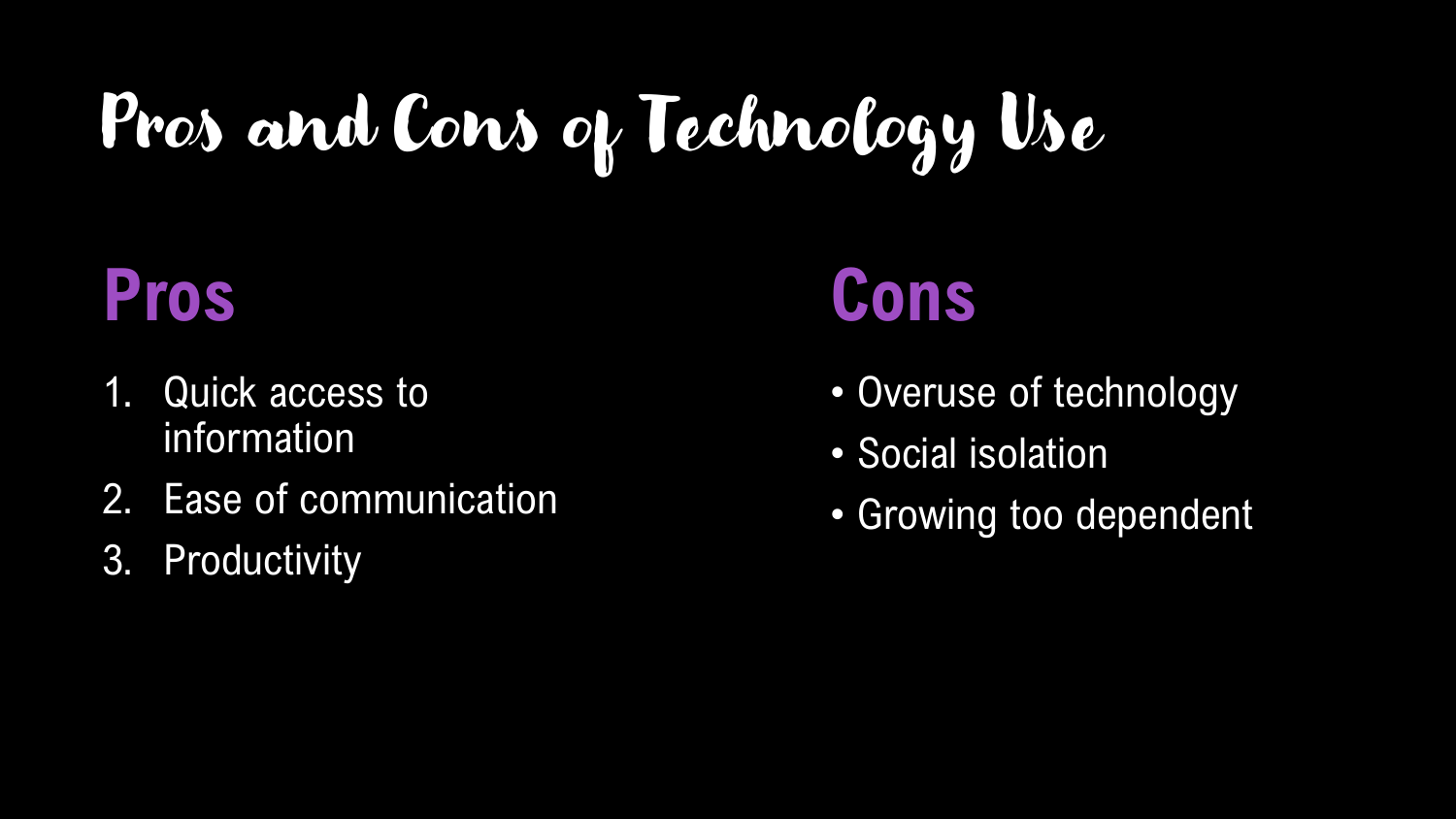# Citizens of the Cyberworld

- Citizen: a member of different groups
- Citizenship: participating in your world in a responsible way
- Cyber Citizen: a member of the global online community
- Cyber Citizenship: taking responsibility for your role in cyberspace and engaging in positive and ethical decision-making to stay safe online
- Digital Natives: people who were born after the invention of digital technology and have grown up using it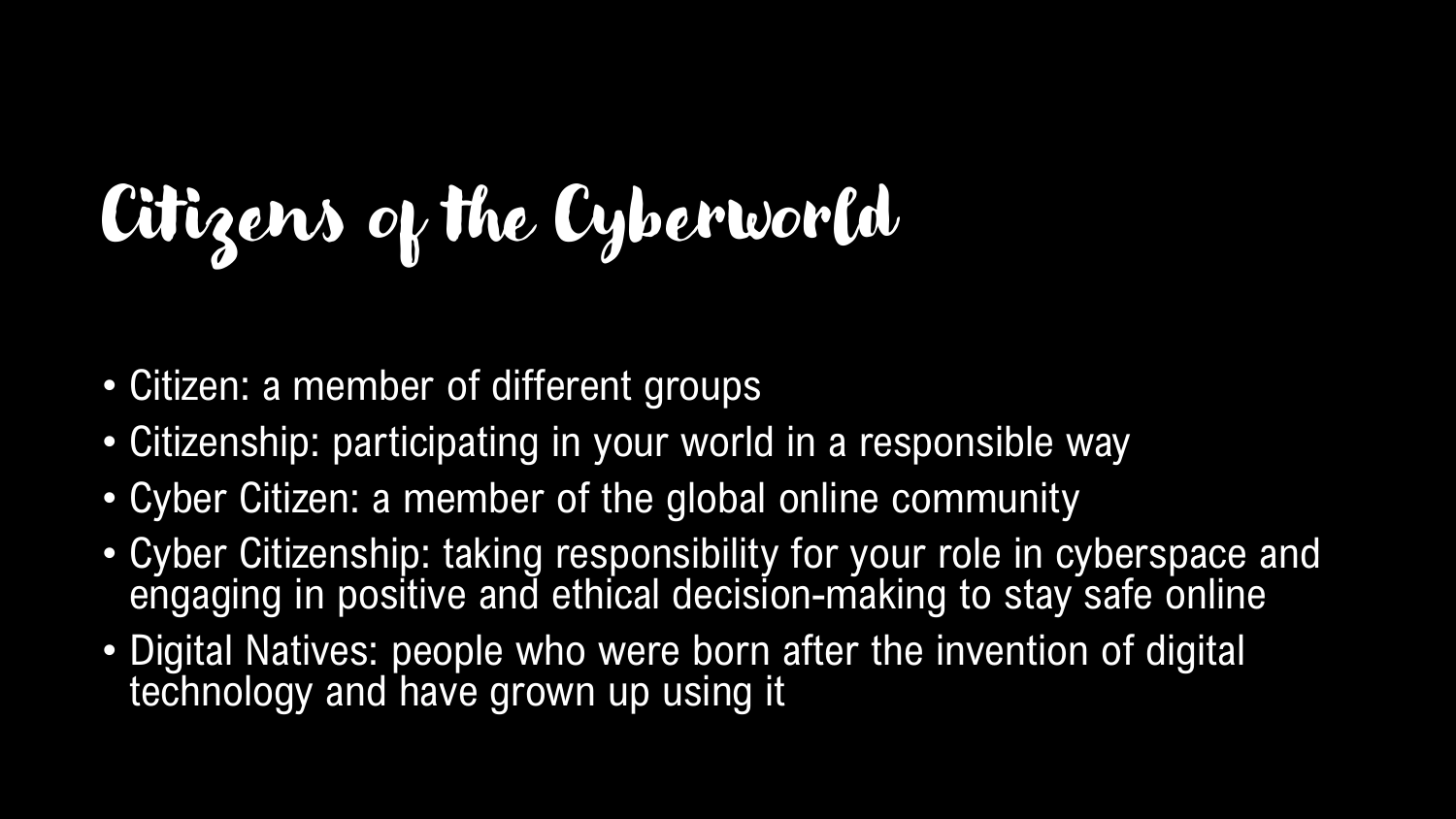Your Role as a Cyber Citizen

**Real-World Citizen Responsibilities**

- Listen and respond thoughtfully to others
- Be cooperative and kind
- Open mind and be willing to help others
- Follow rules
- Communicate effectively
- Respect others

#### **Cyber Citizen Responsibilities**

- Respect others
- Don't share private information
- Don't plagiarize (steal information from the Web and use it as your own)
- Follow security measures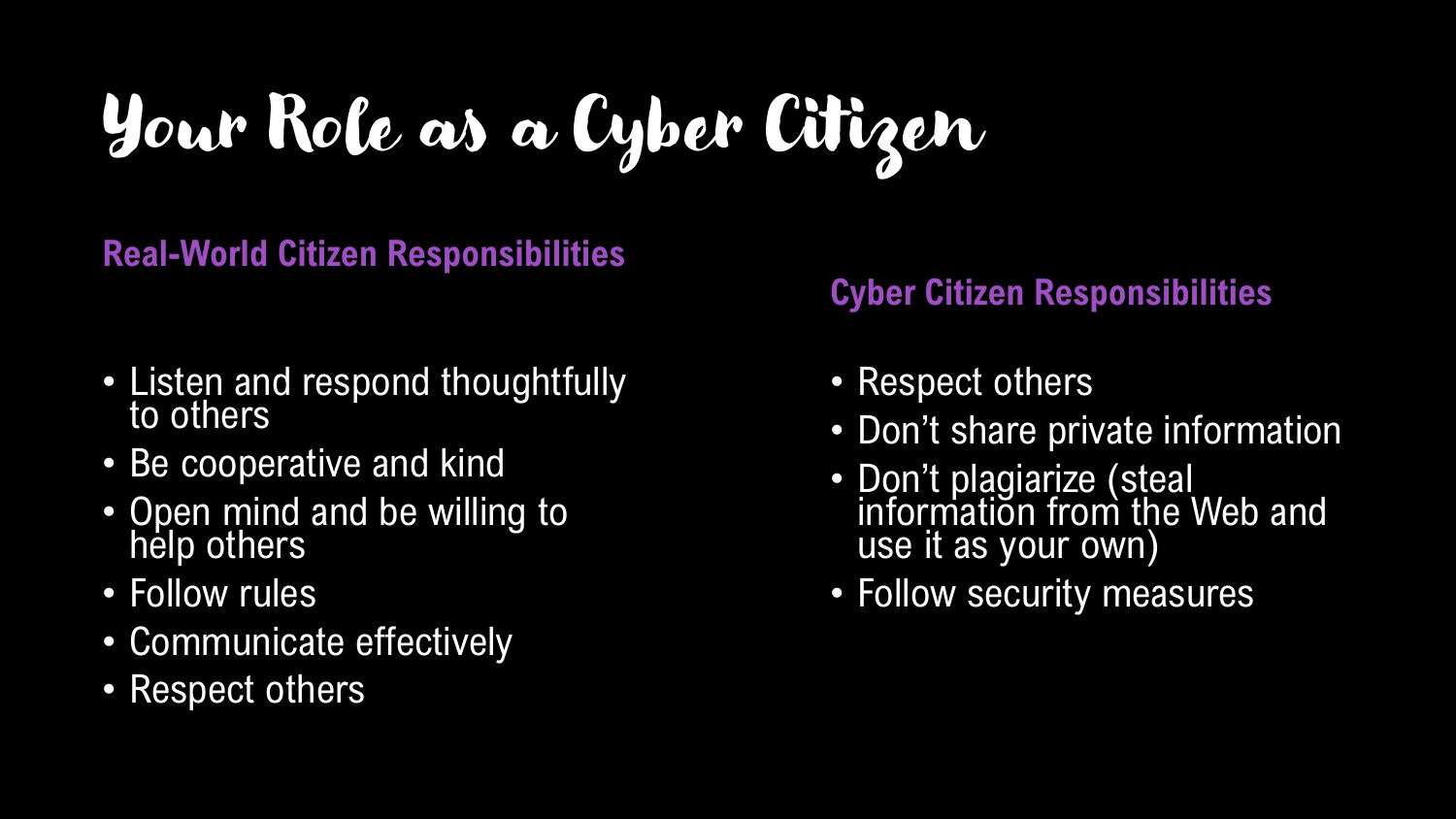

### Respect and Responsibility

- Treat others as you would like to be treated
- Behave in the cyberworld in the same way you would in the real world